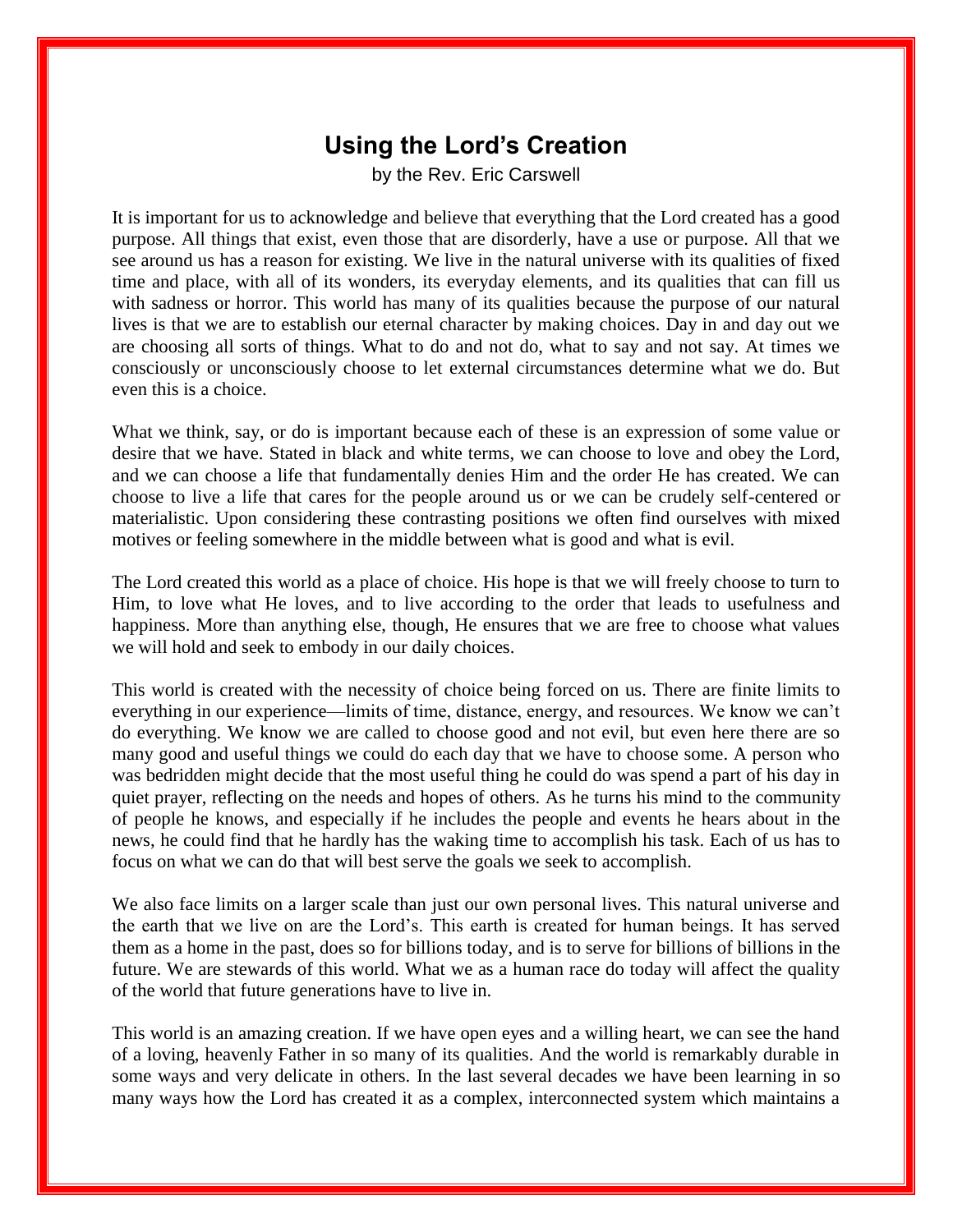dynamic balance. The power and complexity of ecological systems have many times humbled us. Over and over again, human beings have affected some change that was thought to be all for the better, only to discover that there were ramifications to their choices far beyond what they ever considered. For example, there have been times when a pest or predator species has been drastically reduced or eliminated in an area and only years later the importance and use of that species to the welfare of many other aspects of the ecological area has become evident.

Happily, the Lord has made this world with remarkable self-correcting and self-cleaning qualities. But we also know that there are limits to the earth's ability to maintain its balance. The earth is not that much different from our own natural bodies in this regard. The Lord has created our bodies in such a way that they adapt to wide variations in eating, sleeping, and exercise. Our bodies can take limited amounts of potentially harmful food or conditions and not suffer lasting damage. They are remarkably resilient, but when they get out of balance there can be catastrophic results.

For example, our natural bodies require us to consume and retain a certain amount of water on a regular basis. We can get this water in part through the food we eat and through many liquids we drink. Usually it is not something we pay any attention to. But in Third World countries one of the highest causes of infant mortality is severe dehydration brought on by an intestinal bug from drinking unhealthy water. Because the intestinal bug keeps these little children from being able to adequately absorb the water they drink, they can die rapidly.

Another example is our bodies' ability to adapt to extremes of heat and cold. While we may not like these extremes, most of us, with a little care, can continue to function and remain healthy whether it is above 90° Fahrenheit or below 0°. But, in those same conditions, many people can die of overheating or becoming severely cold.

Our bodies can adapt only so far. And this is part of the finite quality the Lord intended in this natural world. When a person's body does reach the limit of its ability to adapt and becomes seriously out of balance, it can have terribly harmful, even deadly, consequences. Our bodies can quietly and invisibly work to cope with a problem, giving us little indication of stress being produced, until the problem overwhelms the system's ability to adapt. At times the result is major and sudden systemic failure.

We know this is also true of the world we live in. The earth is the Lord's. He has created it as a temporary home for human beings while they are choosing the qualities that will define their eternal lives. This world adapts to a remarkable number of things, but there are also limits to this ability to adapt and self-clean. We need not envision an ultimate catastrophe to be concerned about this issue. We can simply want to hand over to future generations an earth that has so many blessings which we love and benefit from.

We can be concerned for the welfare of this earth for many reasons. We can be concerned on a civil basis, because we believe in obedience to the laws of our country. We can be concerned on a moral basis, because we care about the world we all share now and what we will pass on to our descendants. And we can care on a spiritual basis, because we recognize the Lord's presence and purpose in the earth's qualities and features.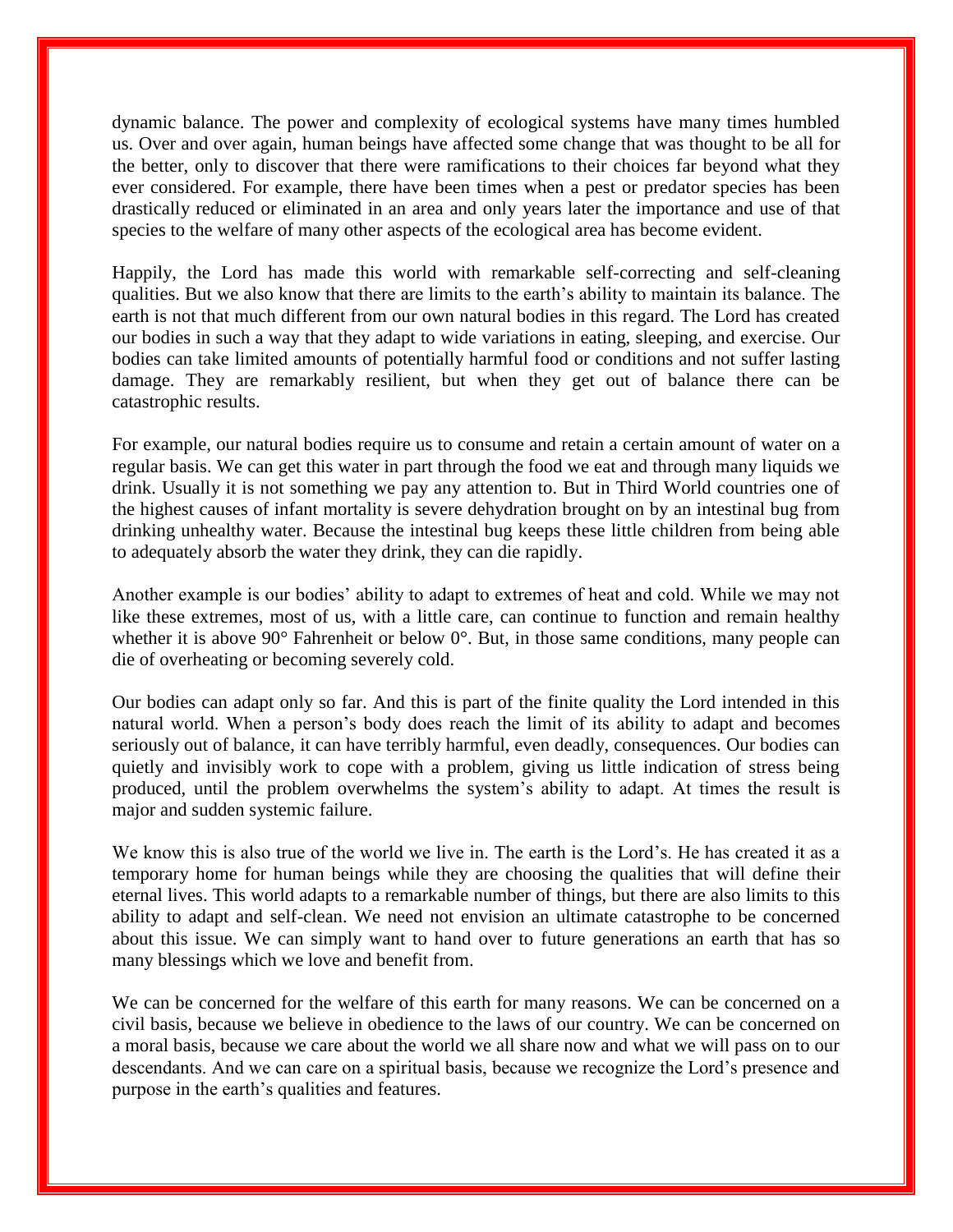All things that the Lord created were created for a purpose. The usefulness of anything including each of us—depends on how well it serves to cooperate with His purposes. *Our*  cooperation determines not only our usefulness but also our happiness and the fundamental quality of our lives. The Lord has told us that, "the happiness of the angels consists in use, from use, and according to use" (*Arcana Coelestia* 454) and that "life is imparted by the Lord from use, by way of use, and according to use" (*Arcana Coelestia* 503). In *Conjugial Love*, it is stated:

*The whole of heaven is viewed by the Lord as a world of useful service, and angels are angels according to the service they render. The pleasure in being useful carries them along, like a boat in a favoring current, bringing them into a state of eternal peace and the rest that comes with peace* (207:7).

What constitutes a misuse or waste of this world's resources? What would be a waste of energy or materials? What would be the benefits and the consequences of specific choices? The reason the Lord created this world is that He wants us to freely choose the life that leads to heaven. Any choice that contributes to that goal is truly useful. Any choice that doesn't, that leads us away from heaven, is destructive and evil. The material things that surround us aren't in themselves intrinsically good or evil. It is *how* we use them and even more so *WHY* we use them the way we do.

The Lord has given us remarkable latitude in how we live our lives. Perhaps you are familiar with what the Lord has said in the book *Heaven and Hell* about how it can be perfectly allowable to enjoy so many qualities of this world:

*A person may acquire riches and accumulate wealth as far as opportunity is given, if it is not done by devious or deceitful means; that he may enjoy delicious food and drink if he does live for these things; that he may maintain as large a home as he can reasonably afford, have conversation with others similar to himself, frequent places of amusement, talk about the affairs of the world, and need not go about like a devotee with a sad and sorrowful countenance and drooping head, but may be joyful and cheerful; nor need he give his goods to the poor except so far as affection leads him; in a word, he may live outwardly precisely like a worldly person; and all this will be no obstacle to his entering heaven, provided that inwardly in himself he thinks about God as he ought, and acts sincerely and justly in respect to his neighbor* (358).

The Lord wants us to have a happy life. But fundamental happiness will come from the way we wisely use the time, energy, and resources around us. It won't come from—or be prevented by what we own or don't own, by whether we have certain options to do this or that particular thing. All of us in this congregation have discretionary time and resources that far exceed what most people in this world experience. Looking over our shoulders, much of the world's population would see us as incredibly wealthy and powerful. But we know all too well that this perspective doesn't necessarily add to our contentment or happiness. Some of the richest people are among the most unhappy.